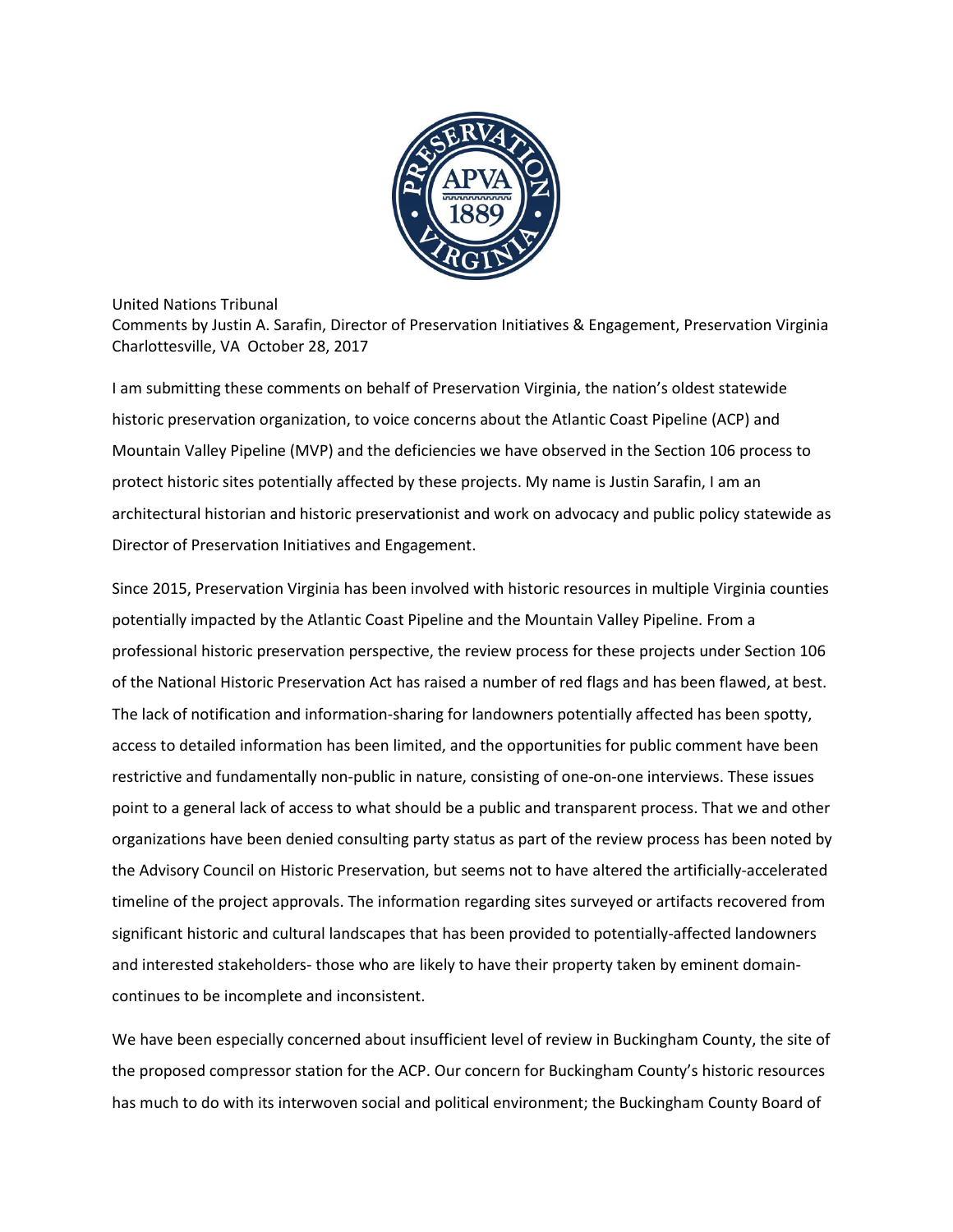Supervisors voted for a zoning change to allow industrial land use on the site of the compressor station, leaving the longtime residents of the Union Hill community in a particularly threatened position.

This situation speaks to the general lack of formal survey of National Register of Historic Places-eligible resources in areas associated predominantly with African American history and is rooted in a 20th century bias toward the recordation of white history. While this lack of diversity in the historic architectural canon is being addressed by the profession, the lack of documented resources- like the post-Emancipation landscape of Union Hill- makes the application of the Section 106 process all but impossible.

Union Hill was home to multiple plantations that operated with enslaved workforces, like Variety Shade plantation, the archaeological remains and white and slave cemeteries of which are near the approximately 70-acre parcel purchased by ACP, LLC for siting the compressor station. Upwards of 400 enslaved individuals worked at Variety Shade; on the property there remains a burial site for slaves, which we estimate to contain nearly 200 graves, a few of them marked. After Emancipation, formallyenslaved and free African Americans purchased land in the area, many of the descendants of whom still live there today. While researching the area, one landowner stated, "The majority of families' grandparents were slaves in this area."

The historical narrative of the post-Emancipation African-American community of Union Hill is revealing of the successes and struggles of generations of African Americans in Virginia, and beyond. These types of settlements have been scarcely studied in Virginia but have the potential to provide an enormous amount of invaluable historical information on the lives of Emancipation and Reconstruction-Era African Americans and the communities they created forged. Such discussions of the history of race in America have never been more relevant- or their potential erasure from the landscape more egregious and troubling.

Every year Preservation Virginia releases an annual list of Virginia's Most Endangered Historic Places; in May 2016, we included a thematic listing for "Historic, Cultural, and Natural Resources Impacted by Energy Infrastructure Projects," in direct response to the threats that the ACP and MVP pose to specific communities and historic resources. That listing, which recognized the Union Hill area, is still highly relevant and is why we are here today; in response, this year we listed as most endangered the Section 106 Review Process (of the 1966 National Historic Preservation Act). The ACP and MVP threaten to destroy the identities of communities and peoples' attachment to place in areas like Union Hill and